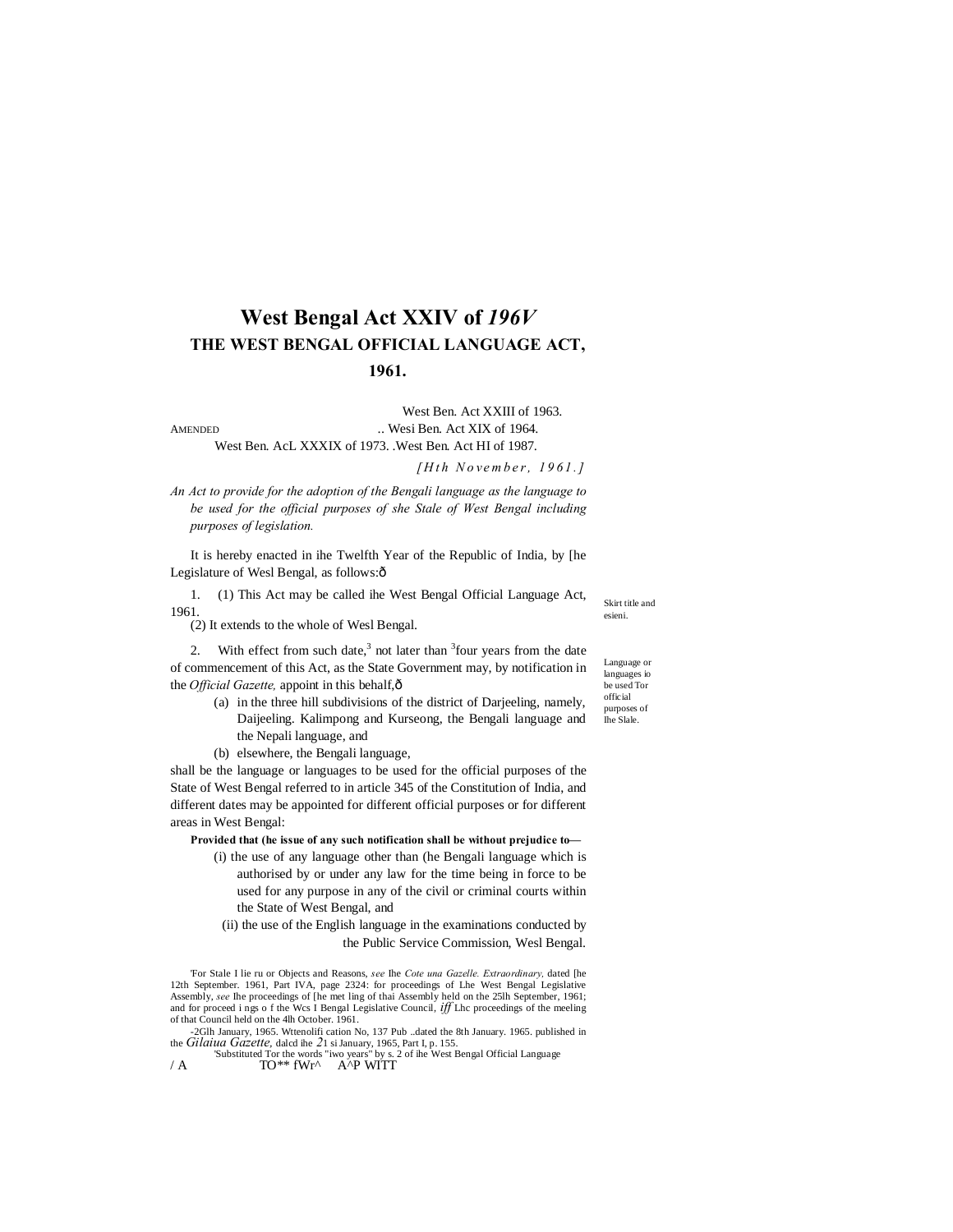#### 374 *The West Bengal Official Language Act, 1961.*

[West Ben. Act

## *(See I ions 3, 3 A.)*

Uungull language io bo used iii 3. Wilh cffccL from such dale<sup>1</sup> as [he Slale Government may. by notification in the *Official Gazelle,* appoint in this behalf, the Bengali language shall be the language to be usedô

- (a) in Bills introduced in, and Acts passed by, (he Legislature of West Bengal, Ordinances promulgated by the Governor of West Bengal under artiele 213 of the Constitution of India and rules, regulations and by-laws made by the Slate Government under the Constitution of India or under any law made by Parliament or the Legislature of West Bengal; and
- (b) in notifications or orders issued by the Slate Government under the Constitution of India or under any law made by Parliament or the Legislature of "West Bengal:

Provided that different dates may be appointed in respect of different mailers referred to in clauses (a) and (b).

; Uscof Nepali language in rnUis, regulations, clc.

. '3A. Notwithstanding anything conlained in section 3, with effect from such date-<sup>1</sup> as ihe Slate Government may, by notification in the *Official Gazette,* appoint in this behalf, the Nepali language may, in addition to ihe Bengali language be used for sucho .

- (a) rules, regulations and by-laws made by the State Government under the Constitution'or India or under any law made by Parliament or the Legislature of West Bengal, and
- (b) notifications or orders issued by the Slate Government under the Constitution oflndia or under any law made by Parliament or the Legislature of West Bengal,

as apply lo the three hill subdivisions of the district of Darjeeling, namely, Darjeeling, Kalimpong and Kurseong:

Provided that different dates may be appointed in respect of different matters referred lo in clause (a) or (b).

*Explanatiun.* $\delta$  For the purposes of section 3 and ihis section the words "law made by Parliament or the Legislature of West Bengal" shall include any law made before or after the commencement of ihe Constitution of India by any legislature or other competent auihorily in the territory of India having power to make such a law. .

### *(Sections 4-6.)*

'4. Noiwiihsinndingô (a) the appointment of any day under section 2 or section 3 [or section 3A] for the coming into operation of the provisions thereof, or

(b) the expiration of the period of fifteen years Trom the commencement of the Constituiion, the English language may, ;is from the day so appointed or from the thy cm which such period expires, as the case may be, continued to be used $\hat{o}$ 

(i) for all official purposes of the State of West Bengal for which it was

Bills, cic.

*1 See* foot-nolc 2 on p. 373, *ante.*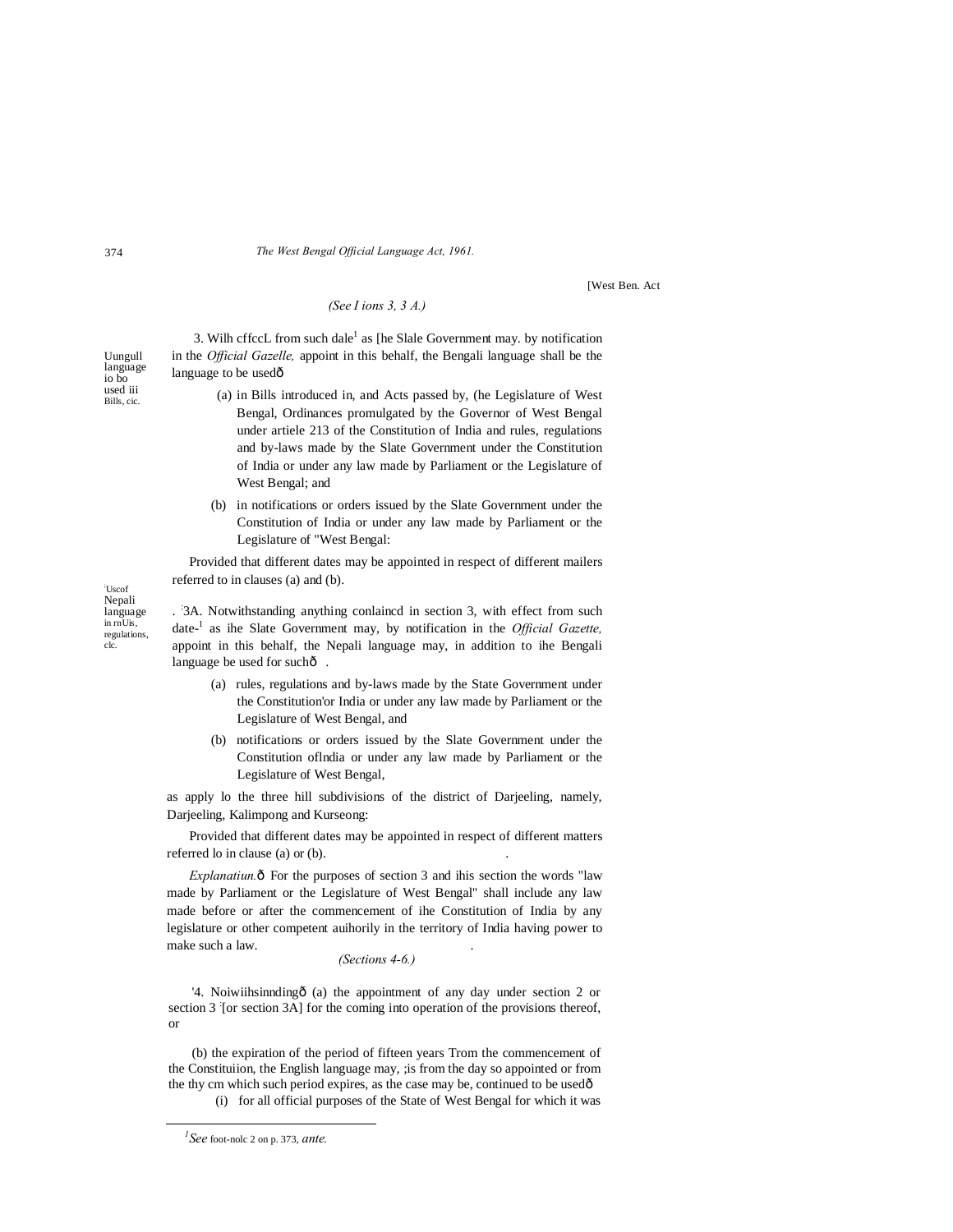*The WeJf Bengal Official Language Act. 1961,* 375

#### XXIV of 1961.]

being used immediately before thai day, and

(ii) for the transaction of business in the Legislature, in addition to any languag or languages specified in seaion 2 or scclion 3,

*-5.* A lranslacion in the Bengali language or the Nepali language, published under the authority of the Governor in the *Official Gaze lit',—*

- (a) of any Central Act or of any Ordinance promulgated by the President, or
- (b) of any notification, order, rule, regulation or by-law issued by the Central Govrnmenc under the Constitution or under any Central Act, or
- (c) of any State Act or of any Ordinance promulgated by the Governor, or
- (d) or any notification, order, rule, regulation or by-law issued by the State Government under the Constitution or under any Slate Act,

shall be deemed to be the authoritative text thereof in such language.

? 6. (I) The State Government may, by notification in the *Official ■ Gazette,* make rules for carrying out the purposes of this Act.

Pmviir lo make rules. (2) Every rule made under this scclion shall be laid, as soon as may be after it is made, before the State Legislature, while it is in session, for a total period of thirty days which may be comprised in one session or in two or more successive sessions, and if, before the expiry of the session immediately following the session or the successive sessions aforesaid, the State Legislature agrees in making any modification in the rule or the State Legislature agrees that the rule should not be made, the rule shall thereafter have effect only in such modified form or be of no effect, as the case may be; so, however, that any such modification or annulment shall be without prejudice to the validity of anything previously done under that rule.

5eciion3A was inserted bys, 2 of Lhc West Bengal Official Language (Amendment Act, 1973 (West Ben, **AC**l XXXIX of 1973).<br><sup>3</sup>1st March, 197-1, *ride* nonfiiaiion No. 3136-I.P.R., dated ihe 28lh February, 1974, published in ihe

*Calcutta Gti-euc. Extraordinary,* dated ihe 2Slh February, 1W74, Pan [,

Jnnguagc Tor<br>**AfflicinJ**ive heurp6s@entoal and Siaic a State Llawsuse in in Bengali Slated Nejpslaiurt. language. Continuance of English